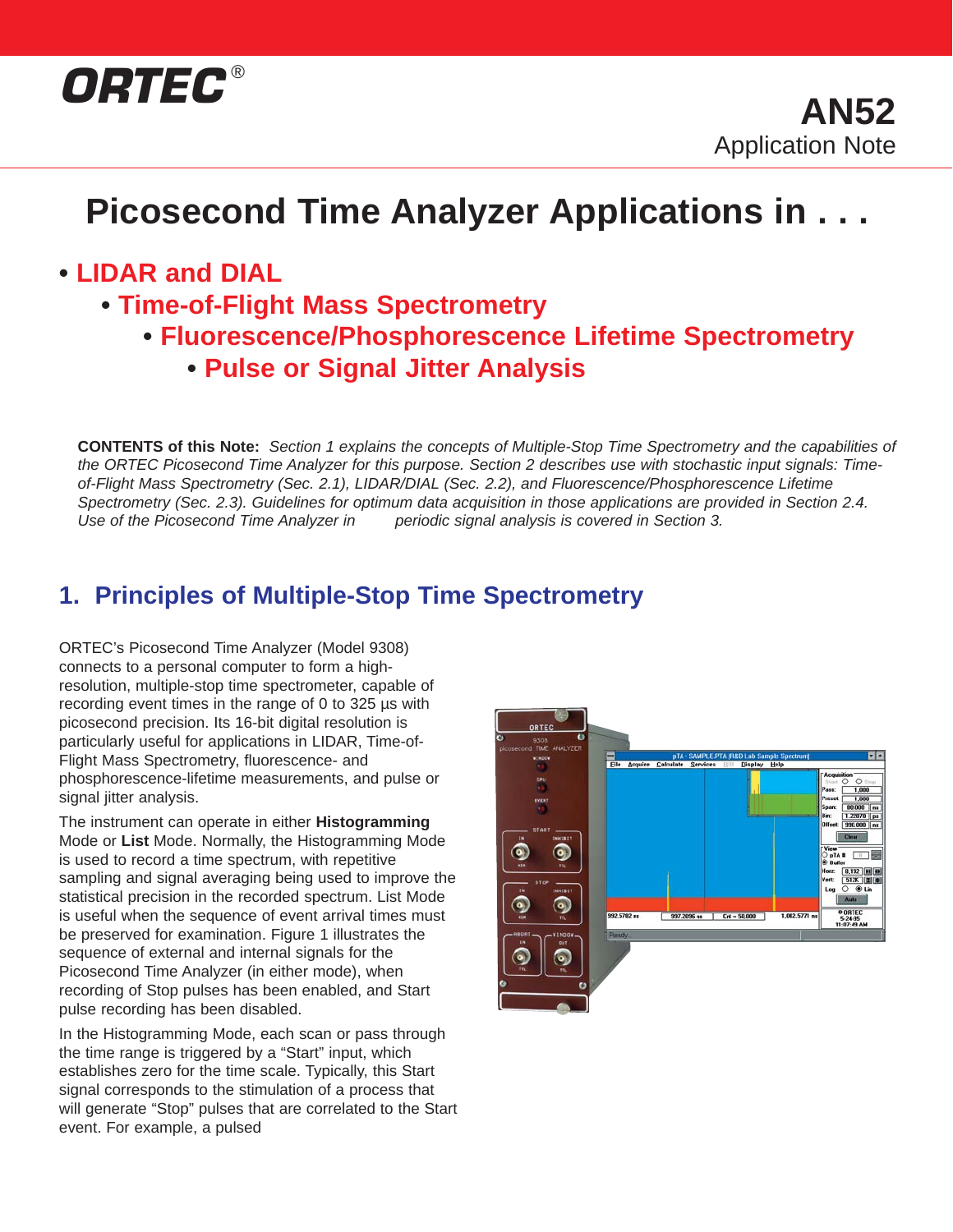LASER operating at a 100-kHz repetition rate could be used to measure the distance to multiple objects located at distances ranging from 100 to 147 meters. Each LASER pulse starts a pass, and the photons reflected from the various objects generate the Stop pulses that arrive 667 to 980 ns after each LASER pulse. The arrival times of multiple Stop pulses can be recorded during each pass through the selected time range.

Within 1 µs of completing a pass, the instrument is ready to accept a Start trigger for the next pass. By preselecting the desired number of repetitive passes, data from multiple passes can be automatically summed to form a histogram representing the number of Stop pulses accepted vs. the respective Start-to-Stop time interval. In the LASER ranging example above, the histogram shows the probability of LASER reflections from the various objects vs. the distance to each object.

The Time Span for the histogram is recorded with 16-bit resolution. On the shortest span this provides an 80-ns data acquisition window spread over 65,536 equal time bins — with a digital resolution of **1.221 ps/bin**. This window can be delayed relative to the Start trigger by 0 to 325 µs of digital Time Offset to examine any portion of the time spectrum with picosecond precision. In addition, the window can be expanded by factors of two to measure Time Spans up to 163.84 µs with 16-bit resolution.

The number of stop pulses that can be recorded in each pass through the time span is limited only by the 50-ns pulse-pair resolving time. Continuous rates up to 2 MHz and burst rates to 20 MHz can be accommodated. Compared to the competing technique of a time-toamplitude converter coupled to an ADC, the multiple-stop capability and the low dead time in the Model 9308 permit much higher data rates, particularly on the longer time ranges.

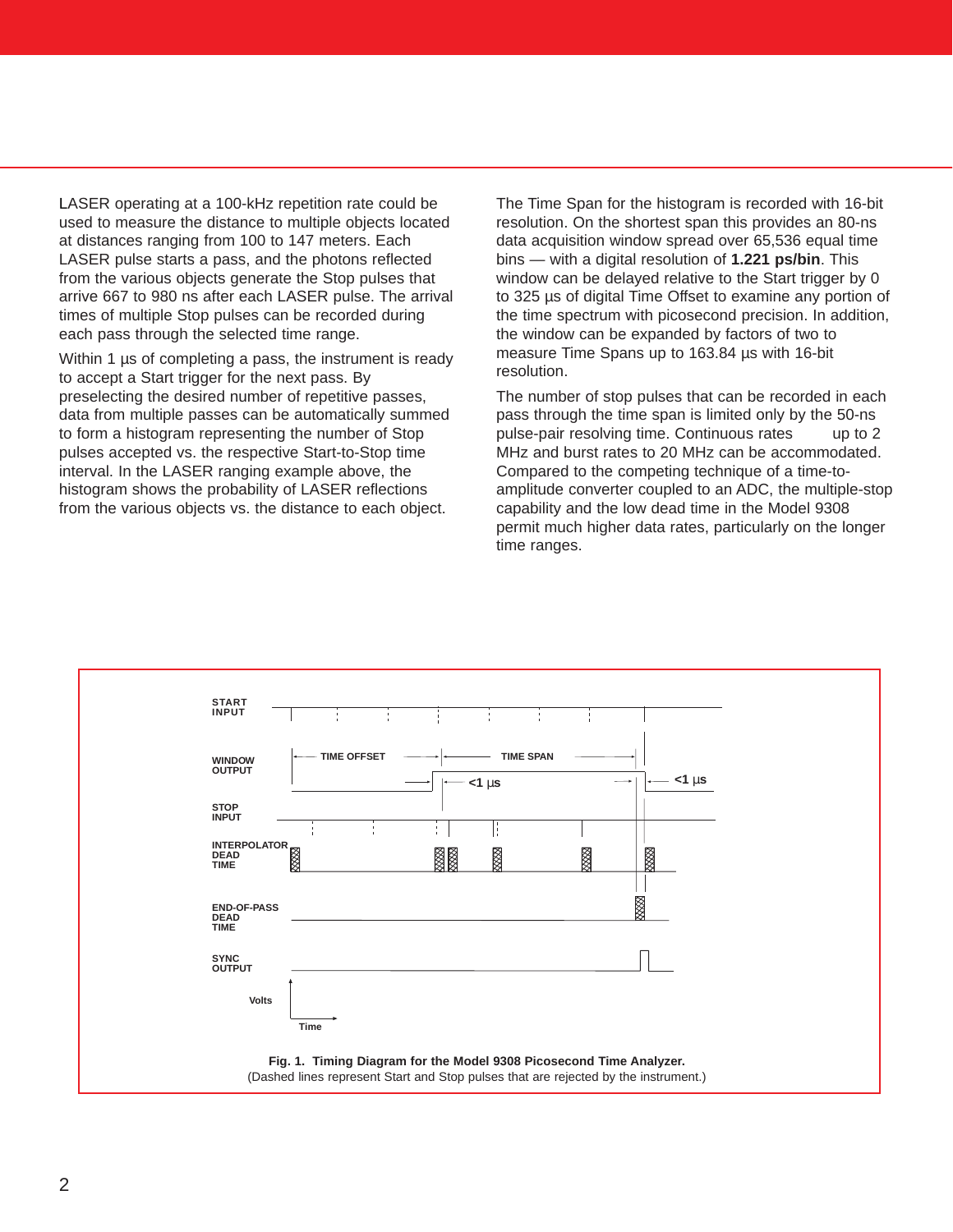### **2. Applications Involving Stochastic Events**

#### **2.1. Application to Time-of-Flight Mass Spectrometry**

Figure 2 illustrates the typical application of the Model 9308 with a Time-of-Flight Mass Spectrometer (TOF-MS). The sample is maintained at a positive voltage, which serves as the accelerating voltage. A variety of pulsed sources can be used to break molecules loose from the sample surface and to ionize these molecules. The pulsed desorption and ionization source also triggers the start of a pass in the Model 9308.

Once ionized, the molecules are accelerated by the voltage applied to the sample, with lighter molecules reaching higher velocities than heavier molecules. The flight time of these ionized molecules through the fieldfree drift tube to the detector is proportional to the square root of their mass/charge ratio.

The microchannel plate detector produces an analog pulse of subnanosecond duration as each molecule strikes the detector. This analog pulse is amplified by the VT120A Preamplifier, and the Model 9307 pico-TIMING™ Discriminator precisely extracts the arrival time from the signal.\* A timing logic pulse from the Model 9307 drives the Stop Input of the Model 9308 Picosecond Time Analyzer.

Multiple arrival times, corresponding to different mass/charge ratios, are recorded by the Model 9308 for each desorption pulse. A spectrum of improved statistical precision can be acquired by repeating the process for a large number of desorption pulses, while automatically adding the results of each pass to the sum of the previous passes. The result is a spectrum of the number of ions detected vs. flight time. Using the calibration feature of the Model 9308, the horizontal axis of the spectrum can be labeled to read directly in units of atomic mass or Daltons.

For this application the Model 9308 is typically operated with a Time Span of 81.92 us, which yields a digital resolution of 1.25 ns/bin over the 65,536 bins covering the entire spectrum. Because the uncertainties in flight times are normally 10 to 20 ns, this digital resolution offers 8 to 16 data points across the FWHM (full width at half maximum height) of the peaks in the spectrum. If the shape of a particular peak must be examined in greater detail, the Time Offset and Time Span can be adjusted to spread more bins across that peak.

The Picosecond Time Analyzer achieves high resolution by precisely measuring each arrival time. The vernier interpolator in the instrument requires approximately 50 ns to perform this task. To avoid spectrum distortions caused by dead-time losses, the desorption and ionization source intensity should be selected so that the probability of additional ionized molecules arriving within the 50-ns interpolator dead time is less than 1%. This limit can be relaxed to 10% when the dead-time correction feature is applied.

\*A Model 9327 1-GHz Amplifier and Timing Discriminator is a more compact alternative to the VT120/9307 combination.

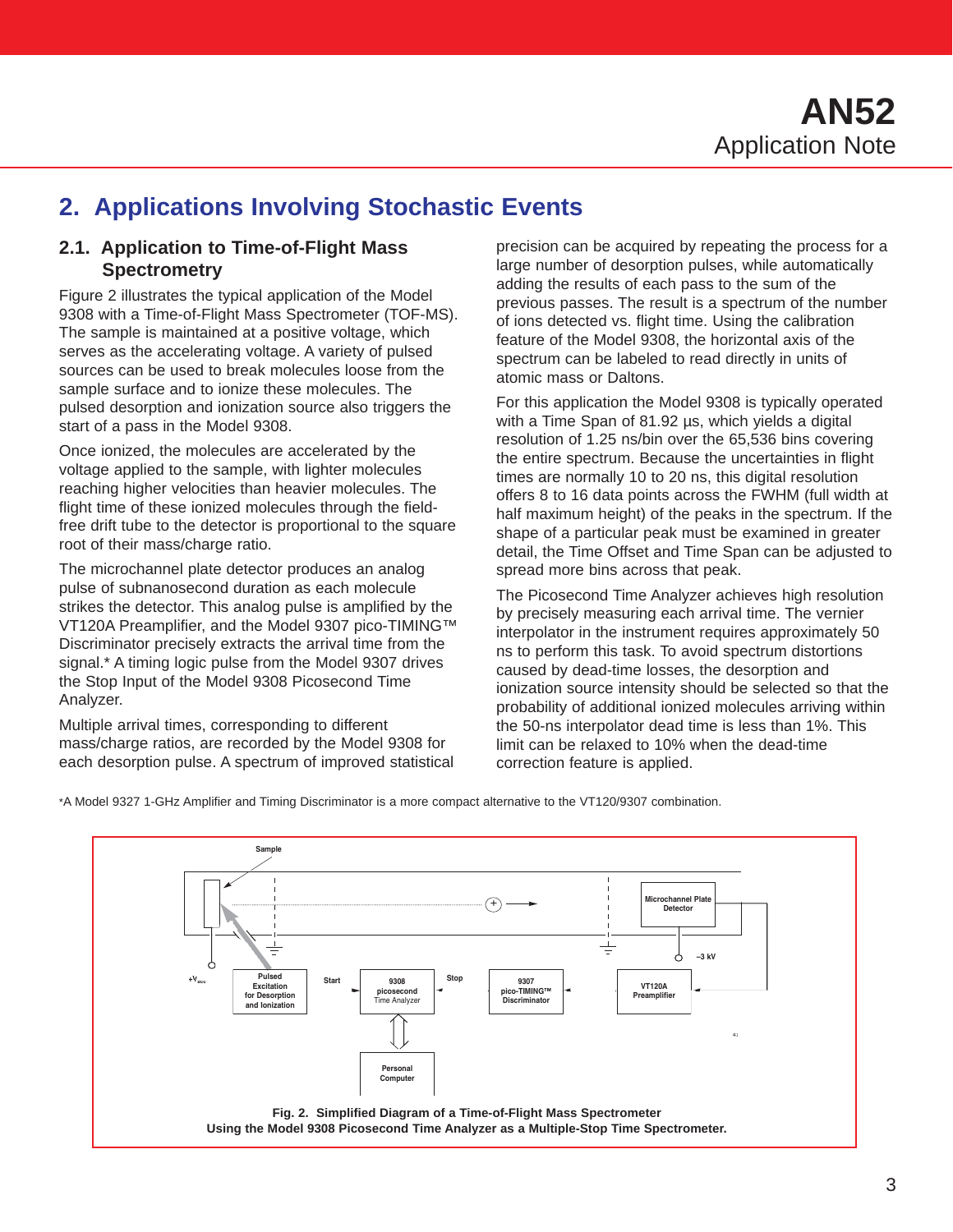The high data rates permitted by the low end-of-pass dead time and the multiple-stop capability of the Picosecond Time Analyzer, together with the 65,536:1 time resolution, make the Model 9308 a particularly productive tool for time-of-flight mass spectrometry.

#### **2.2. LIDAR Applications**

Figure 3 shows the application of the Model 9308 to LIDAR measurements. A pulsed LASER triggers the start of a pass on the Model 9308 at the same time that it sends a light pulse towards a distant object. The light reflected by the object is detected by a photomultiplier tube and amplified by the Model VT120A Preamplifier. The Model 9307 pico-TIMING\* Discriminator extracts the arrival time from this analog pulse and sends a corresponding timing logic pulse to the Model 9308. In the Model 9308 the arrival time of the Stop pulse is measured relative to the "zero time" defined by the Start pulse.

If the LASER pulse illuminates multiple objects at different distances the reflected light pulses from the various objects will be recorded at their respective positions in the time spectrum. The Model 9308 can automatically sum the responses from many repetitions of the LASER pulse to achieve improved statistical precision in the time spectrum. Based on the speed of light, the horizontal axis of the spectrum is calibrated in terms of distance to the object, rather than the photon flight time. The picosecond precision of the Model 9308 over time intervals as long as 325 µs permits position determination with a resolution of <9 mm up to distances of 48 km. Longer distances can be accommodated by inserting an additional digital delay between the LASER trigger and the Model 9308 Start Input. Digital delays are available from PerkinElmer Instruments Signal Recovery as well as other manufacturers.

In addition to measuring the distance on the horizontal scale of the histogram, the vertical scale measures the probability of photon scattering from the distant object. That information can be used to measure the concentration of specific molecules in the atmosphere at precisely defined locations. In that case, one must correct the photon counting rate for absorption in the intervening atmosphere. That correction can be achieved by using a parallel LIDAR system operating at a wavelength that suffers similar absorption in the atmosphere, but which is not absorbed by the molecule of interest. This technique





is called **DIAL (Differential Absorption LIDAR)**. It can be used to measure the concentration of ozone in the atmosphere or the concentration of pollutants in smokestack effluents. Such applications incorporate optical telescopes to limit and align the fields of view for the two LASER wavelengths, and to separate the echo pulses according to wavelength. Those details have been omitted from Figure 3 to simplify illustration of the signalprocessing electronics.

\*The Model 9327 is a more compact and convenient alternative to the VT120/9307 combination.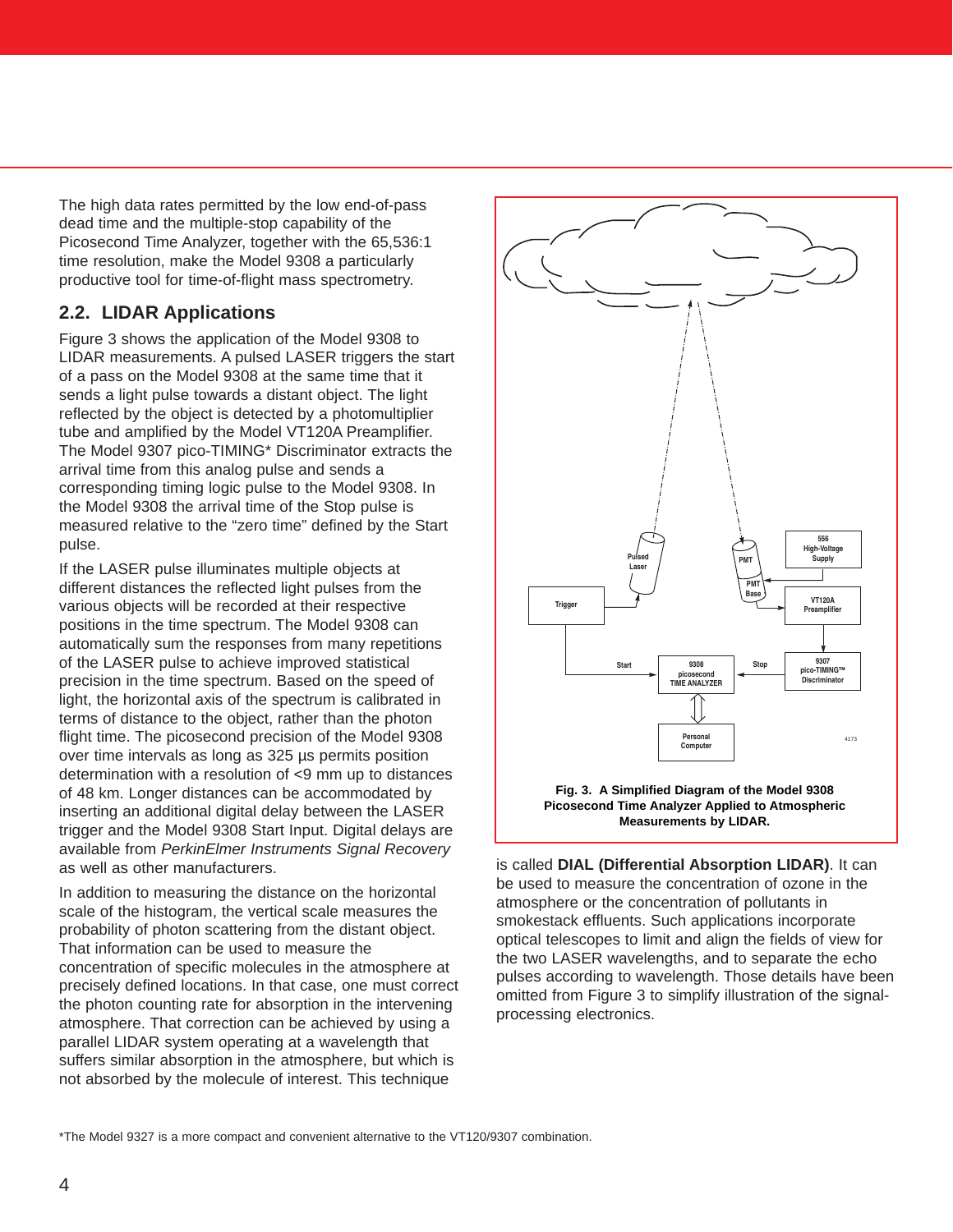## **AN52** Application Note

#### **2.3. Fluorescence/Phosphorescence Lifetime Spectrometry**

Figure 4 outlines a system that is capable of measuring fluorescence lifetimes in the picosecond to nanosecond range, or phosphorescence lifetimes in the microsecond range. This system can be used to study molecular structure and molecular interactions. It can also be used to identify the presence of specific molecular species, or to measure concentrations of ions which quench the fluorescence decay.

A cavity-dumped LASER is used to illuminate the sample with periodic, picosecond flashes of light. The cavity dump is selected so that the light pulses are separated by a time much greater than the lifetime to be measured.

A beam splitter passes a large fraction of the LASER light pulse to a photodiode to signal the Start time for the Model 9308. The pulse from the photodiode is amplified by the preamplifier and passed to the Model 9307 pico-TIMING Discriminator.\* The Model 9307 marks the arrival time of the analog pulse by sending a timing logic pulse to the Start Input of the Picosecond Time Analyzer.

A much smaller fraction of the light from the beam splitter strikes the sample, where the light pulse drives molecules into an excited state. Shortly after this stimulation, the molecules decay to the ground state by emitting a photon. The probability of decay vs. time is an exponential function with a decay time constant that is characteristic of the molecule and its environment.

The intensity of light received from the sample is restricted so that individual photons from the decay can be detected at the microchannel plate photomultiplier tube (µCP-PMT). The resulting output pulse from the µCP-PMT is amplified by the Model 9306 Preamplifier. The arrival time of this analog pulse is defined by the Model 9307 pico-TIMING Discriminator\* in the form of a logic pulse sent to the Stop input of the Model 9308. The Model 425A is incorporated to delay the Stop signals sufficiently that they arrive at the 9308 after the 50-ns interpolation dead time from the Start pulse.

Figure 5 demonstrates typical spectra acquired for fluorescence lifetime measurements. The Model 9308 Picosecond Time Analyzer is a productive solution for fluorescence and phosphorescence lifetime spectrometry, because this one instrument can measure the subnanosecond lifetimes from fluorescence decay as efficiently as it can record microsecond decays from phosphorescence. Furthermore, it can accomplish these measurements with low dead time and exceptionally high data throughput. Due to its crystal-controlled clock, the horizontal time scale of the 9308 is pre-calibrated with a 100 ppm absolute accuracy. Compared to a Time-to-Amplitude Converter (which requires calibration), the 9308 is a factor of 50 times more stable against temperature changes, and delivers orders of magnitude higher data rates in Phosphorescence lifetime spectrometry.

Additional information on fluorescence lifetime spectrometry is available in Application Note AN50.

\*The Model 9327 is a more compact and convenient alternative to the 9306/9307 combination.

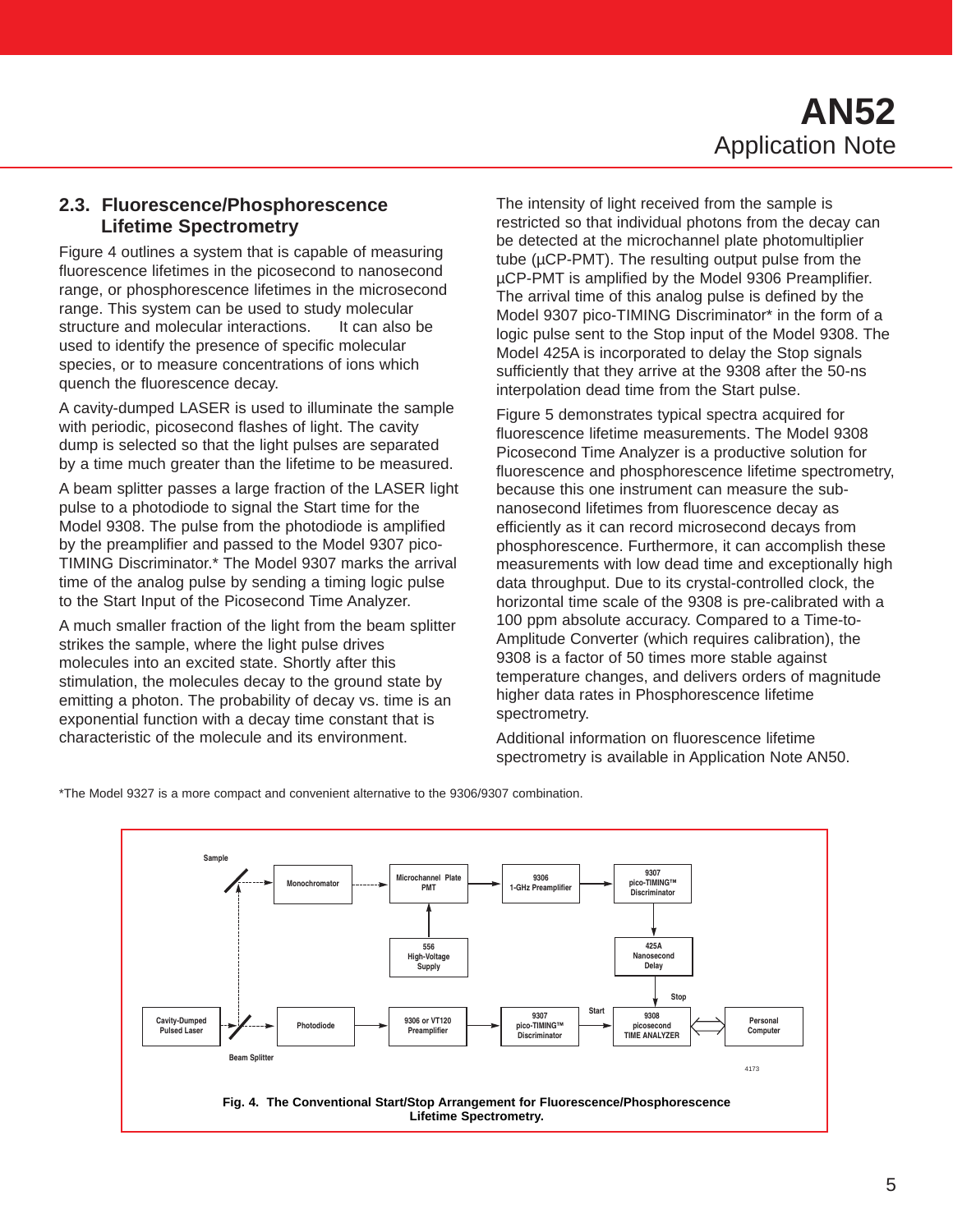#### **2.4. Factors Controlling Accuracy and Throughput**

#### **2.4.1. Limiting Spectrum Distortion**

The Model 9308 Picosecond Time Analyzer can accommodate continuous data rates up to 2 MHz, and burst rates up to 20 MHz. These maximum rates imply some loss of data during the interpolator dead time if the arrival time of the Stop pulses is random rather than periodic. If high data rates are absolutely essential, one can use the known interpolator dead time to compute a correction to the acquired spectrum, thus overcoming any distortion caused by the dead-time losses. More common practice is to restrict the event rates so that the spectrum distortion is negligible, e.g., less than 1%. For the conventional Start/Stop arrangement, the general guideline is:

**The counting rate in any 50-ns section of the time spectrum must be less than 1% of the accepted Start pulse rate, in order to limit dead-time losses to less than 1% in the vicinity of that section of the spectrum.**





The easiest way to test for this criterion is to acquire a spectrum for a known number of passes, **n**. Examine the spectrum, and find the region that has the highest number of recorded events. Span the highest count section of that region with a 50-ns wide region-of-interest. Read the total counts, **P**, in this region-of-interest. The above criterion is met if **P/n** is less than 0.01.

The above limit can be relaxed to a factor of 10 higher value if the spectrum is corrected for dead-time losses at the end of data acquisition. The 9308 software provides that option.

#### **2.4.2. Using the Reversed Start/Stop Mode**

When using the 80-ns Time Span in fluorescence lifetime spectrometry, the dead time contribution of vacant passes can be significant if the criterion in Section 2.4.1 is met. Each LASER pulse starts a pass in Figure 4, but less than 1% of the passes will record a Stop pulse. This can lead to excessive dead time at high LASER repetition rates.

A productive solution is to reverse the Start and Stop inputs to the Model 9308 (Fig. 6). With that modification the passes are started by the fluoresced photon pulses from the microchannel plate PMT. The LASER trigger pulses are delayed by an amount equal to the desired Time Span plus 50 ns, and fed to the Stop input of the Model 9308. Consequently, the rate of generating passes drops by a factor of at least 100, and every pass is guaranteed to contain a Stop event. This solution eliminates the "vacant pass" dead time and permits higher throughput of data to memory.

Of course, one must ensure that the spacing between LASER pulses is greater than the desired Time Span. Furthermore, the time spectrum will be reversed, with time increasing to the left in the display. The calibration feature in the Model 9308 software can be used to label the time axis in the reverse direction.

#### **2.4.3. Counting Statistics Control Precision**

When the criterion in Section 2.4.1 is met, the acquisition of data in the histogram follows the laws of Poisson Statistics. The most important consequence is the dependence of the precision of the data on the number of events counted. Normally, the conditions generating the recorded events remain stable over the duration of the measurement. Hence, the following rule applies:

**If the number of events counted in any one bin, or over any number of bins of the histogram**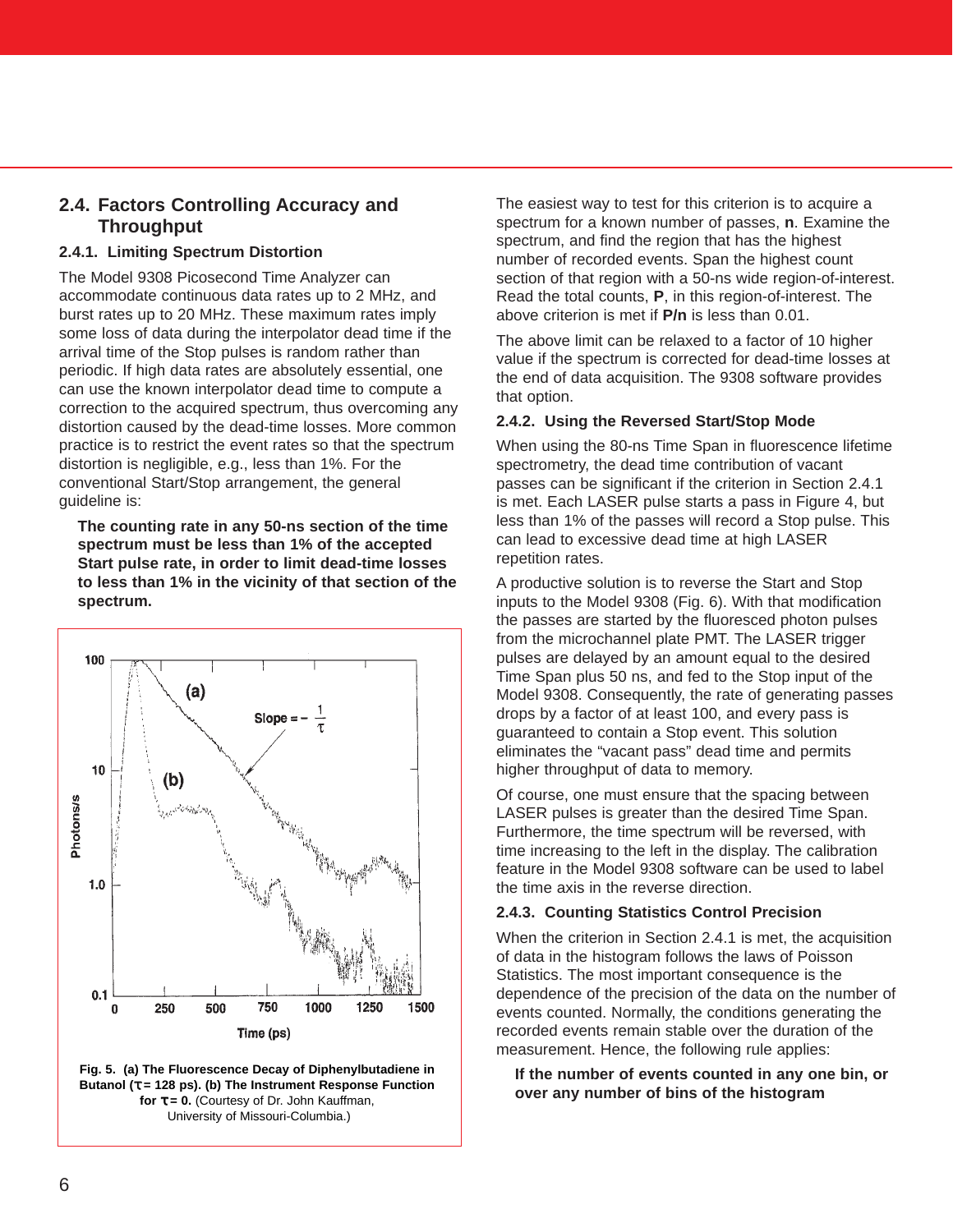

**is N, then the predicted standard deviation in that number of events is**

 $\sigma = \sqrt{N}$ 

A more revealing way to examine this issue is to compute the percent standard deviation, σ%, i.e., the standard deviation in N expressed as a percentage of N.

$$
\sigma\% = \frac{\sigma}{N} \times 100\% = \frac{100\%}{\sqrt{N}}
$$

The following table lists several significant values for  $\sigma$ % as a function of N.

| <b>Number of Events</b><br>Counted, N | <b>Percent Standard</b><br>Deviation, σ% |
|---------------------------------------|------------------------------------------|
| 1                                     | 100.0%                                   |
| 100                                   | $10.0\%$                                 |
| 10.000                                | 1.0%                                     |
| 1,000,000                             | $0.1\%$                                  |

Clearly, the precision improves as the number of counts increases, and the improvement is proportional to the square root of N. This is why increasing the number of repetitive passes improves the statistical precision in the definition of the spectrum.

Poisson Statistics also governs the precision of the net peak counts after background subtraction, and ultimately controls detection limits. For more information on this subject consult Chapters 4, 5, and 11 of the book, Quantitative X-Ray Spectrometry, by Ron Jenkins, R.W. Gould, and Dale Gedcke (Marcel Dekker, New York, 1981 and 1995).